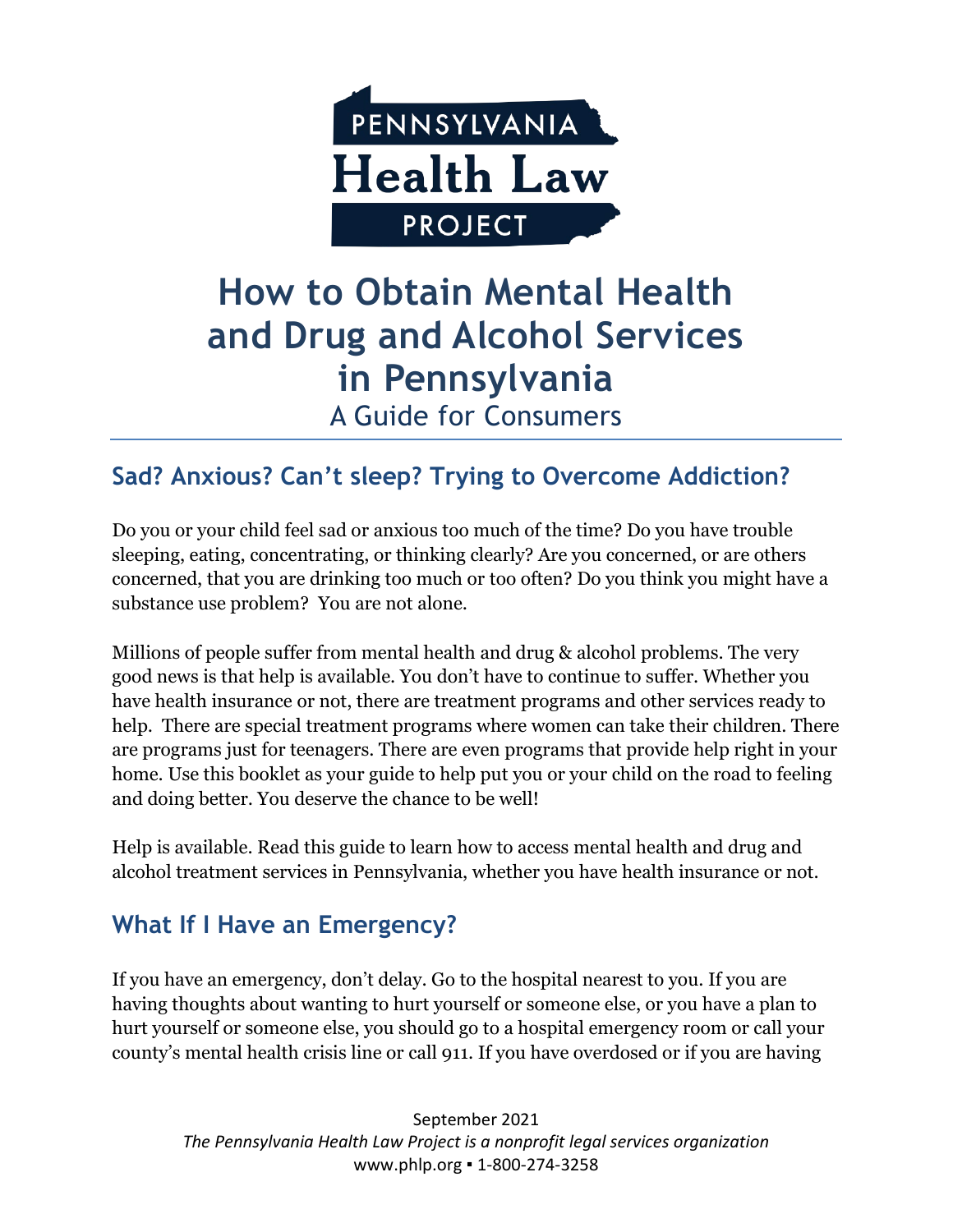other serious medical problems related to alcohol or other substance or drug use, go to the emergency room or call the Crisis Line.

# **What If It's Not an Emergency but I Still Need Help?**

There is more than one way to get help for mental health or drug & alcohol problems. If you have health insurance, begin by finding out what type of insurance it is. This will determine how you get help. If you don't have health insurance, help is still available for adults and children. When you know what, if any, health insurance you have, use this book to find out what your rights are, and where to turn for help.

# **How Do I Get Mental Health and/or Drug and Alcohol Services in My County?**

Medical Assistance (MA) is a health care program for low income individuals, seniors, and persons with disabilities in Pennsylvania. Everyone on MA has an "ACCESS" card. Also, almost all people on MA are enrolled in HealthChoices. HealthChoices is a program in which members get their health care through a Managed Care Organization (MCO). If you are in an MCO, you will have an MCO member card and an ACCESS card, but you will use your MCO member card to get most of your health care services.

MA recipients who are not in an MCO get care through what is called the "Fee-for-Service" (FFS) system. Those in the Fee-for-Service system use their ACCESS card to cover their health care services. Read on to find out how to use the two different systems.

### **Getting Care through HealthChoices**

If you are in HealthChoices for physical health services, you get physical health care through one of the MCOs contracted with the state. These MCOs don't provide mental health or drug and alcohol services, except for prescription medications. Instead, you receive mental health and drug and alcohol services through the behavioral health MCO chosen by your county.

You can go through one of 2 "doors" to get mental health or drug and alcohol services if you are in HealthChoices. Whatever door you choose should help get you the services you need. You can:

#### **1. Call the Member Services line for your Behavioral Health MCO**

The phone number is on the back of your MCO card. Phone lines are answered 24/7, 365 days a year. When you call, the MCO will give you the names of at least two mental health or drug and alcohol programs that can schedule you for an assessment. You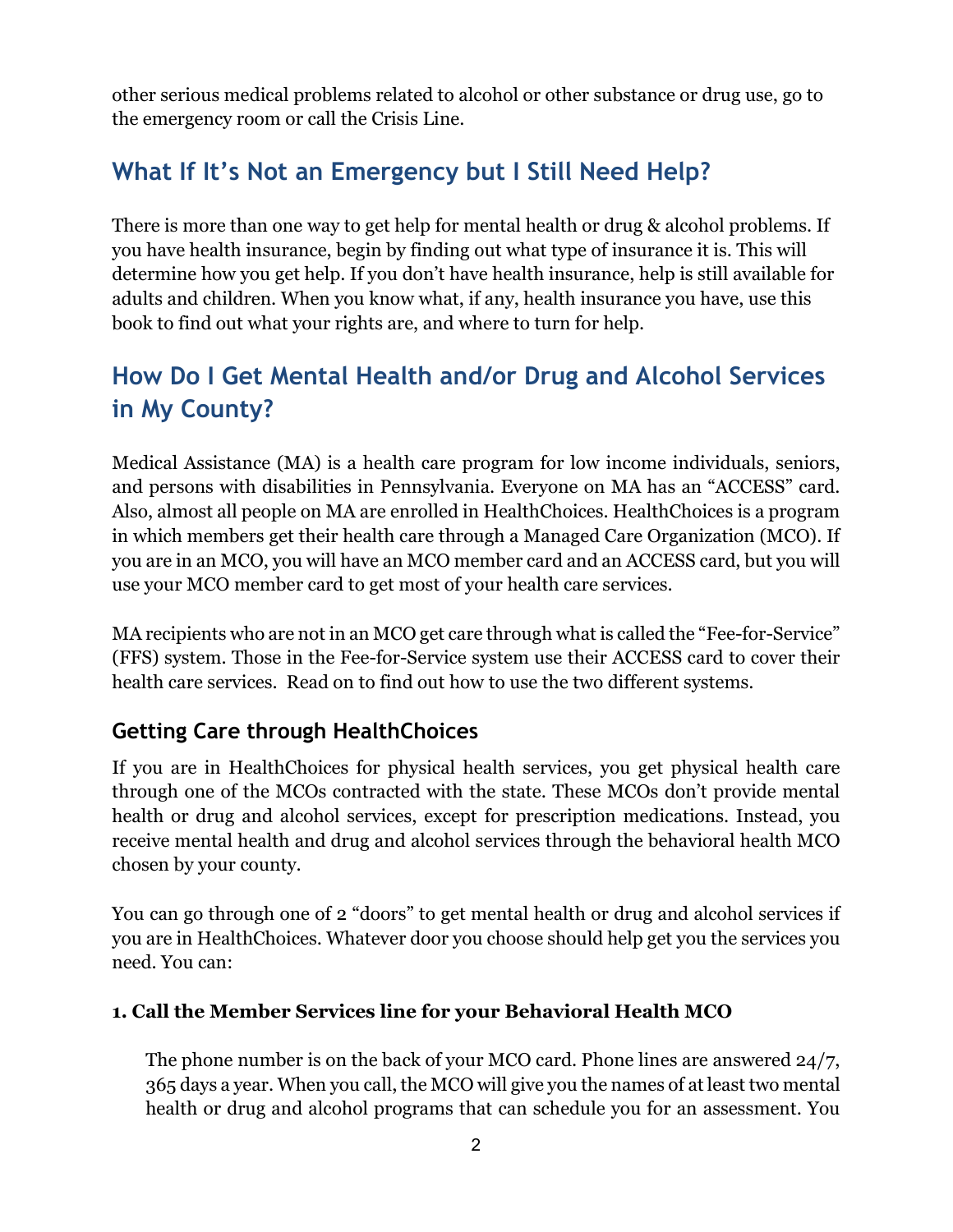will then need to call the program directly to schedule your appointment. In a nonemergency, you have the right to be seen for an assessment within 7 days. If no program can see you within 7 days, call the MCO back to get the names and phone numbers of other programs.

### **2. Call a mental health or a drug and alcohol treatment provider directly.**

You can call a mental health or a drug and alcohol treatment provider directly for an assessment if you know one in your behavioral health MCO's network. If you are not sure if the provider is in your MCO's network, just ask them when you call.

If the provider you call cannot give you an appointment within 7 days, then call another provider. The provider is required to be able to provide face-to-face treatment intervention within one hour for emergencies, within 24 hours for urgent situations, and within 7 days for routine and specialty services.

# **What Treatment is Available?**

The following types of mental health treatment are available through your MCO:

- Outpatient Services
- Partial Hospitalization
- Inpatient Hospitalization
- Crisis Services
- Case Management Services (RC & ICM)
- Peer Support Specialist
- Mobile Mental Health Treatment
- Additional services for children under 21:
	- o Family Based Mental Health
	- o Intensive Behavioral Health Services (IBHS)
	- o Residential Treatment Facility

The following types of drug and alcohol treatment are available through your MCO:

- Outpatient
- Intensive Outpatient
- Partial Hospitalization
- Halfway House
- Hospital Detoxification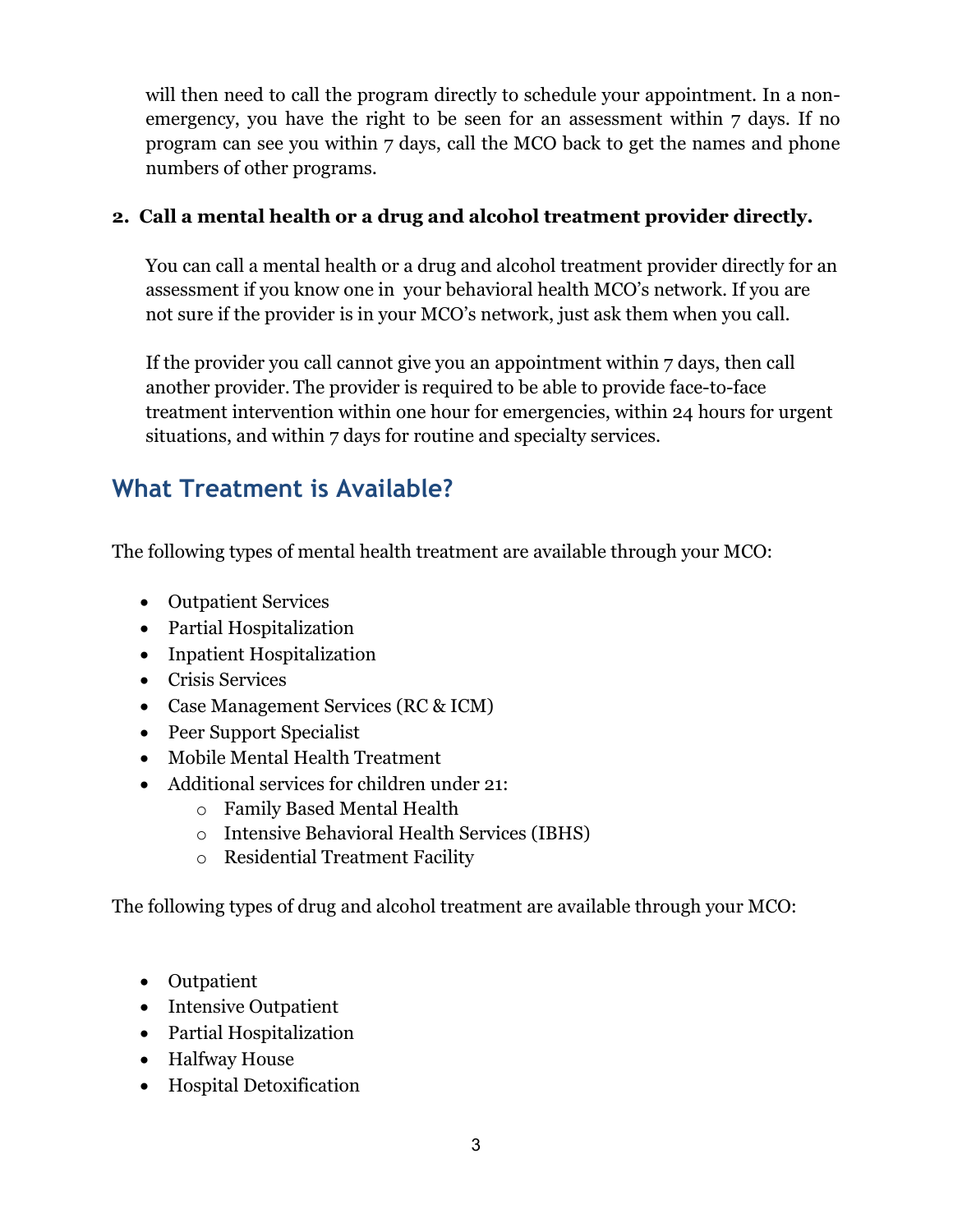- Hospital Rehabilitation
- Nonhospital Detoxification
- Nonhospital Rehabilitation
- Methadone Maintenance

You may need other mental health services not provided by your MCO. These other services may be available from your local County Mental Health/Intellectual Disabilities [\(MH/ID\) Program Office.](http://pafamiliesinc.org/understanding-systems/intellectual-disabilities/intellectual-developmental-disabilities-county-contact-information-for-pennsylvania)

### **What can I do if my treatment is denied?**

If you need treatment that your MCO denies, you can appeal the decision directly to them, request a Fair Hearing from the Department of Human Services (DHS), or you can do both.

An appeal to the MCO is called a "grievance" if your service has been denied, or a different service was approved, because the MCO says you don't need the service you asked for. An appeal to the MCO for any other reason is called a "complaint." You can also file a complaint if you are dissatisfied with a service you receive.

Be careful to pay attention to the deadlines for your appeal. For more information on how to request a grievance, complaint, or Fair Hearing, please call the Pennsylvania Health Law Project's Helpline at 1-800-274-3258.

### **Getting Care through Fee-for-Service**

For mental health treatment, you should call the [County MH/ID](http://pafamiliesinc.org/understanding-systems/intellectual-disabilities/intellectual-developmental-disabilities-county-contact-information-for-pennsylvania) Program. For drug and alcohol treatment, call the [County Drug & Alcohol Program.](https://www.ddap.pa.gov/Get%20Help%20Now/Pages/County-Drug-and-Alcohol-Offices.aspx)

You will either be scheduled for an assessment at the county, or you will be given the name of a mental health or drug and alcohol provider to call directly for an assessment.

### **Are there any limits to the mental health or drug and alcohol services I can get through MA?**

Yes, there may be. Some adults have limits on the type or amount of treatment they can get from Medical Assistance, depending on their MA category. For example, adults on General Assistance or who are medically needy have limits on some services. Children under age 21, however, are entitled to all medically necessary services. For more information about coverage in the Fee-for-Service program, call the Statewide Customer Service Center at 1-800-692-7462 (TTY/TTD 1-800-451-5886).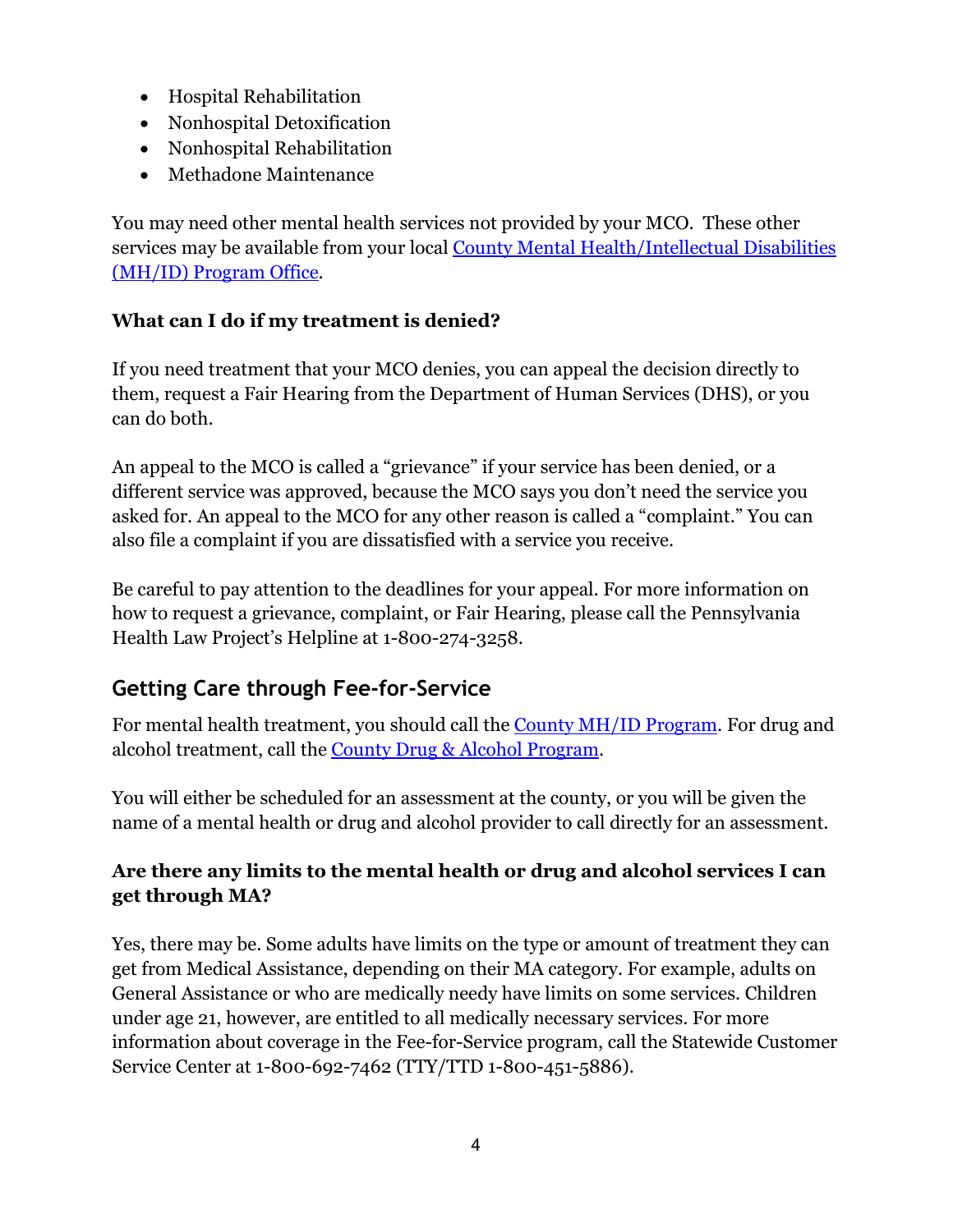#### **What if my treatment is denied?**

If Medical Assistance denies treatment that you need or reduces payments or stops paying for services you are already getting, you can appeal that action by requesting a Fair Hearing with DHS. You are entitled to a decision in writing if MA denies, reduces, or stops services. That decision must also tell you how to file an appeal (request a fair hearing).

For more information on how to request a Fair Hearing, please call the Pennsylvania Health Law Project's Helpline at 1-800-274-3258.

# **Can I Get Transportation to My Mental Health or Drug and Alcohol Appointments?**

Yes! If you are on Medical Assistance (MA), whether you are in HealthChoices or in the Fee-For-Service program, you can get transportation to medical care through the Medical Assistance Transportation Program (MATP). MATP provides rides or mileage reimbursement (if you use your car or someone else's) to get you to any medical appointments such as doctor's visits, therapy sessions, outpatient treatment, methadone clinic, or to the pharmacy to get your prescription medications.

To use this service, you first must be registered with MATP, and your health care provider needs to be enrolled in the MA program. To register and to get more information, call MATP in your [county.](http://matp.pa.gov/CountyContact.aspx)

# **Getting Services Through Commercial or Private Insurance**

If you have commercial or private insurance, the services available to you will depend on the type of insurance you have. Different laws apply to different types of insurance.

The first question to ask is, "Do I have an ERISA plan?" ERISA, or the Employee Retirement and Income Security Act, is a federal law that sets standards for certain health plans offered by employers. If your insurance is through your employer, call and ask your employer's benefits manager if you have an ERISA plan.

#### **What must an ERISA plan cover?**

ERISA plans are not required to cover mental health treatment. But, if your plan pays for mental health services, and if 50 or more employees are covered, any lifetime or annual caps on mental health services must be set as high as those for physical health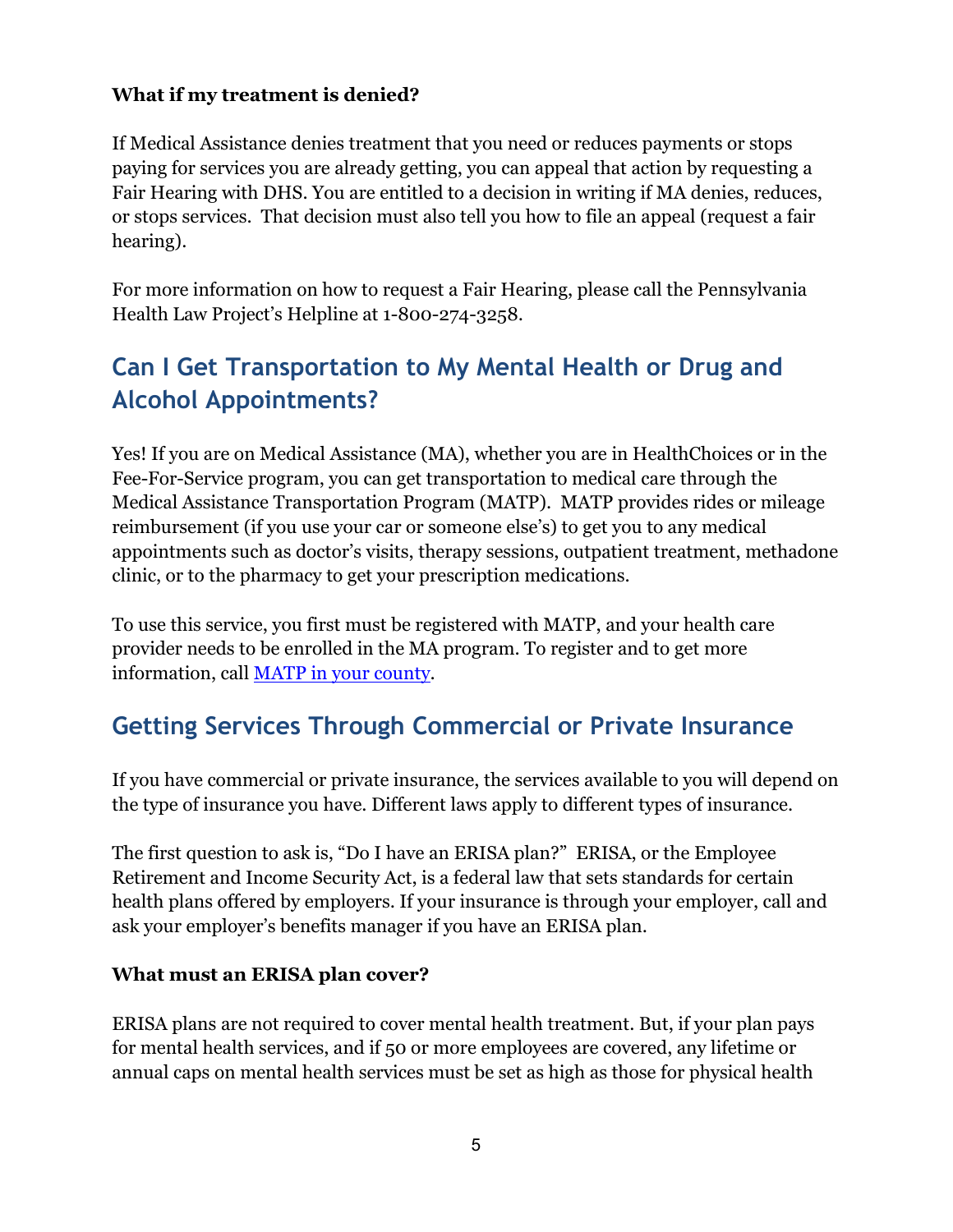services. Read your policy carefully as your employer may limit the number of mental health visits or the number of days covered.

ERISA plans may, but are not required to, provide drug and alcohol services. Read your policy carefully to see if you have any coverage.

#### **What about non-ERISA plans?**

Pennsylvania law governs what services are available under non-ERISA plans.

For mental health services, if your employer's non-ERISA plan covers 50 or more employees, it must cover nine "serious mental illnesses." These are: schizophrenia, bipolar disorder, obsessive compulsive disorder, major depressive disorder, panic disorder, anorexia nervosa, bulimia nervosa,

schizoaffective disorder, and delusional disorder. Any annual or lifetime limits on coverage for these illnesses must be no less than for other illnesses. Furthermore, coverage for these illnesses must include at least 30 days of inpatient and 60 days of outpatient care per year.

For drug and alcohol treatment, Pennsylvania requires group health plans to cover drug and alcohol services (Act 106). If you bought your own group health insurance, or if you are covered through your employer's non-ERISA plan, these are the minimum coverage requirements:

- At least 4 inpatient detoxification admissions (of up to 7 days each) in a lifetime;
- At least 30 days per year (90 days lifetime) of nonhospital residential treatment; and
- At least 30 days per year of outpatient or partial hospitalization services

#### **How do I get services through a non-ERISA plan?**

Read your insurance company's member handbook or your insurance contract to see how to access services. Some health plans let you "self-refer" to any provider. Others restrict you to certain providers in their "network," or they offer discounts if you use network providers. Some insurers require that requests for certain services must be reviewed in advance by the plan. Unless you get this "prior authorization," the service will not be covered.

### **What can I do if my treatment is denied?**

If your insurer is a managed care plan (MCO), Pennsylvania law provides that you can appeal the denial directly to the MCO. This appeal is called a "grievance" if your service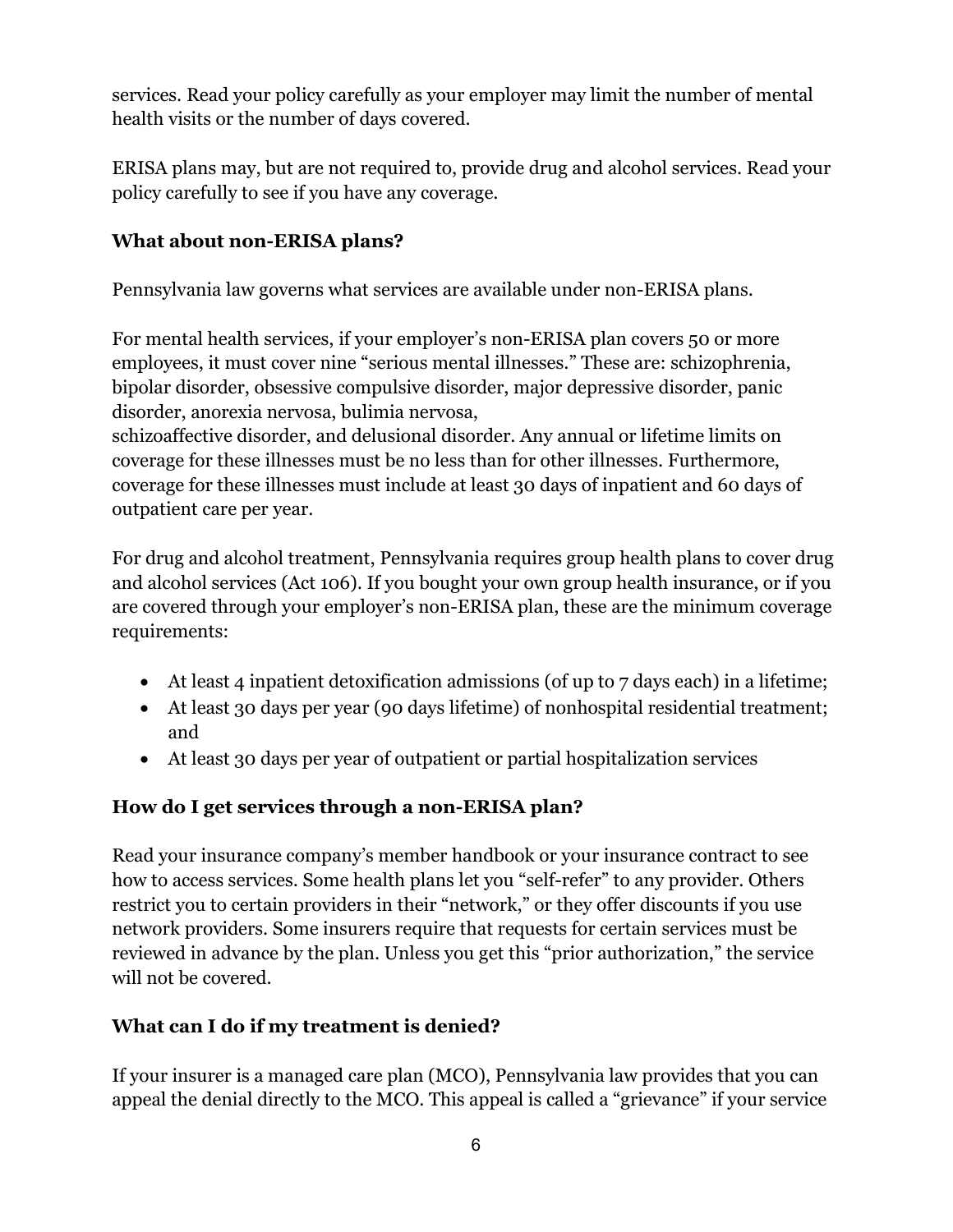has been denied or a different service was approved because the MCO says you don't need the requested service. Grievances can ultimately be appealed to an outside agency called a "certified review entity."

If you have been denied a service for some reason other than medical necessity, or if you are simply dissatisfied with the service you have received, you can file a complaint. Complaints can ultimately be appealed to the Pennsylvania Department of Health or the Insurance Department. Be careful to pay attention to the deadlines for any appeals.

If your insurer is not an MCO, look at your insurance contract to see if you have any appeal rights.

# **Coverage Under Medicare**

Medicare is a federal program that provides health care coverage for most persons aged 65 and older, and for adults with disabilities who receive Social Security (SSDI) or Railroad Retirement benefits. Everyone eligible for Medicare has Part A hospitalization coverage at no cost. Part A covers mental health and drug and alcohol treatment in a hospital, including room, meals, nursing and other services. Part B, which is medical coverage, is also available through Medicare but only to those who pay a premium of \$93.50 a month. Part B coverage includes the services of mental health or drug and alcohol professionals (whether inpatient or outpatient), outpatient therapies, lab tests and partial hospitalization. Medicare Part D covers prescription medications.

The Medicare program does not cover a certain "package" or defined amount of specific services. Rather, it covers health care, including mental health and drug and alcohol services, which are reasonable and medically necessary according to Medicare's written standards.

Prior to receiving any care, you should ask your doctor or call 1-800-MEDICARE (1- 800-633-4227) to check if Medicare is likely to cover the treatment or service you need. Medicare does not prior-authorize treatment or services and will not tell you ahead of time whether a treatment or service will be covered in your situation.

Medicare does not cover the total cost of most treatment or services, so recipients are normally required to pay deductibles and copayments. Some people have Medical Assistance (MA) as well as Medicare, and their MA can often be used to cover any copays or deductibles not picked up by Medicare (the primary payer). Keep in mind that if you have Medicare and MA, your providers must accept that coverage as payment in full and they are not allowed to bill you for any balance on covered services.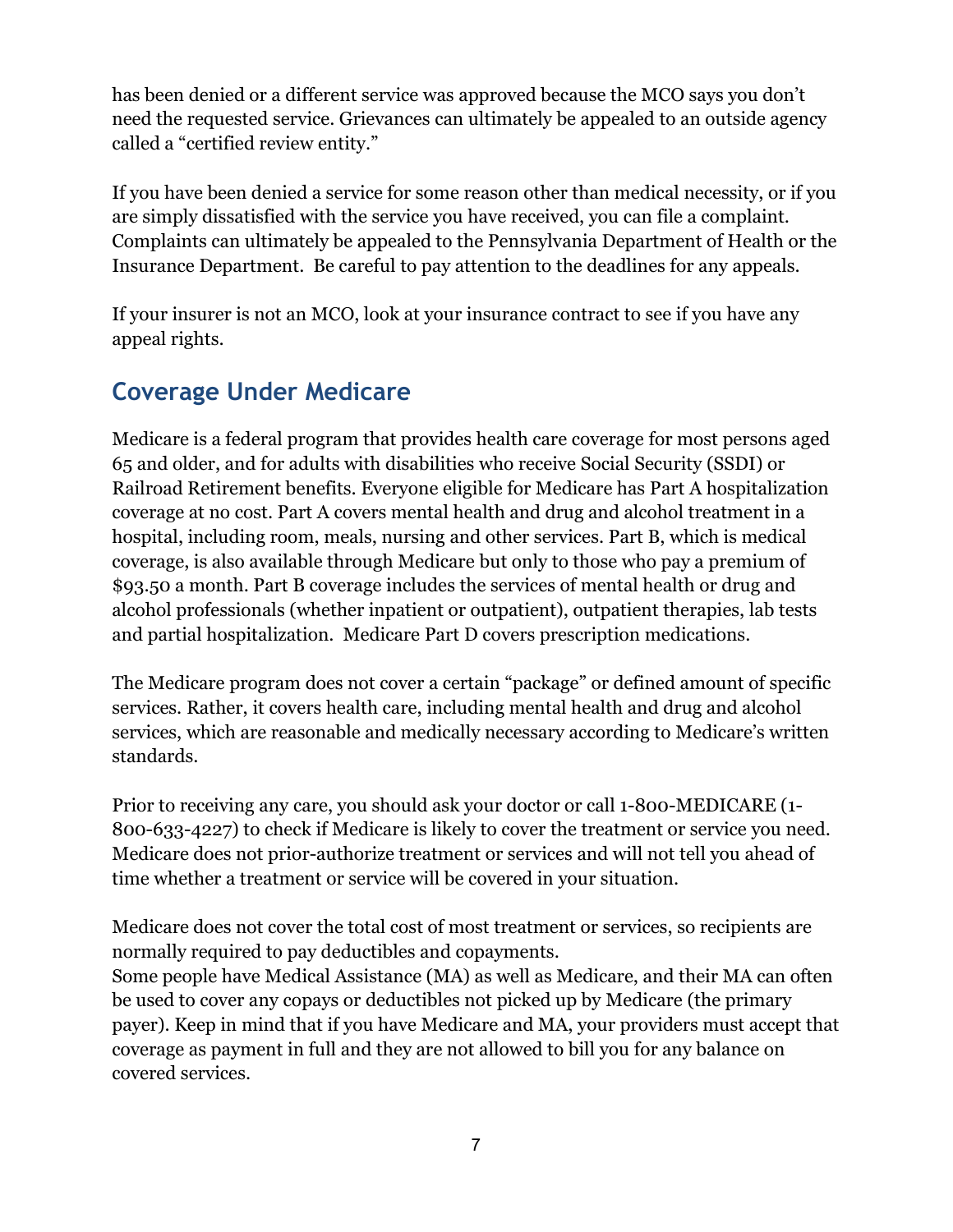There are two ways to receive Medicare benefits: Traditional or "Original" Medicare, and Medicare Advantage Plans.

### **Original Medicare**

Persons who are in traditional Medicare, also called "Original" Medicare, receive care under a Fee-for-Service system. There are substantial copayments and deductibles for inpatient care in a general hospital or in a specialty psychiatric hospital. In addition, there is a lifetime limit (currently 190 days) on the number of days Medicare will cover for care in a specialty psychiatric hospital. Other copayments for which you are responsible include:

- 50% of the charges for the outpatient services of a doctor or other health care professionals (after payment of a \$131 deductible per year)
- 20% of the costs of any professional services you receive in a hospital
- 50% of the costs of outpatient substance abuse treatment

See your Medicare materials for more information on your payment responsibilities.

If Traditional Medicare denies, reduces, or terminates any services, you have a right to appeal that decision. Medicare decisions, also called "Medicare Summary Notices", must be given to you in writing and contain instructions for how to appeal and who to contact. The Notice also provides the deadlines for appealing. If you are not satisfied with the results of your appeal, you can appeal further. See your most recent "Medicare & You" handbook for more details.

### **Medicare Advantage Plan**

People who choose to be in Medicare Advantage Plans receive their Medicare through a private health insurance company or "health plan" (for example, an HMO). These companies must provide at least the same level of services (and assume the same amount of the cost of services) as Original Medicare. Though the actual costs to the member (i.e. copayments and deductibles) are typically less than in Original Medicare, those costs vary from one company to another. The only way to find out what each plan covers, and at what cost, is by calling around and asking for benefit information.

You have a right to appeal Medicare Advantage Plan decisions which deny, reduce, or stop services. If your dispute is over how your provider or health plan has treated you, it will be called a grievance and must be handled by your health plan's grievance process. Check your Member Handbook for a description of your health plan's grievance process.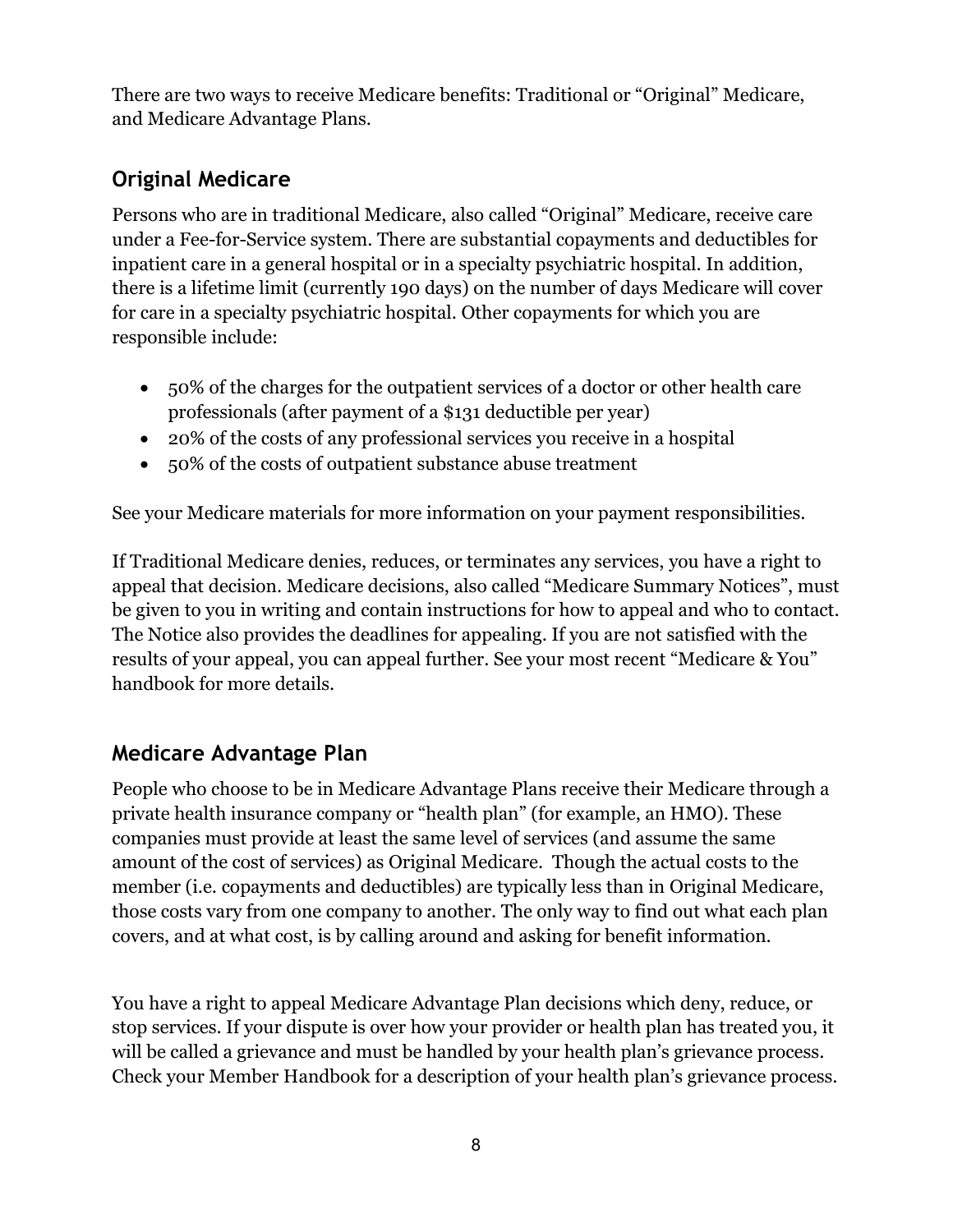If your dispute is over a health plan decision not to provide or not to pay for a prescribed service or treatment, it will be called an organization determination. There are timeframes for appealing an organizational determination, including an expedited process which will get you a decision quickly. If you are not satisfied with the results of your appeal, you can appeal further.

For more information on appeals, review your most recent "Medicare & You" handbook or call 1-800-Medicare (1-800-633-4227).

# **Coverage Under CHIP**

CHIP stands for the Children's Health Insurance Program. The CHIP health plan that your child belongs to must provide mental health and drug and alcohol services.

The following mental health services are available through CHIP:

- All medically necessary prescription medications
- 90 days of inpatient care per year (applies to all inpatient care, physical and mental health care combined).
- Outpatient mental health services (up to 50 visits per year—can be exchanged for inpatient hospital days)

The following drug and alcohol treatment services are available through CHIP:

- Up to 4 admissions (of up to 7 days per admission) in a lifetime, for inpatient detoxification
- Up to 90 days per year of nonhospital residential treatment (with a 360 day lifetime cap)
- Up to 90 days of outpatient services per year (with a lifetime maximum of 360 days)

Read your CHIP plan's Member Handbook or check with your plan directly to see what other mental health and drug & alcohol services are covered.

### **What if my child's treatment is denied by their CHIP plan?**

If a mental health or a drug and alcohol program says your child needs treatment that CHIP denies, then you can appeal CHIP's decision. You can file a grievance (if the health plan denied the treatment because they said it wasn't medically needed) or you can file a complaint (if the treatment was denied for some other reason). For more information on how to file a grievance or a complaint, please call the Pennsylvania Health Law Project's Helpline at 1-800-274-3258.

# **Getting Care and Treatment When Uninsured**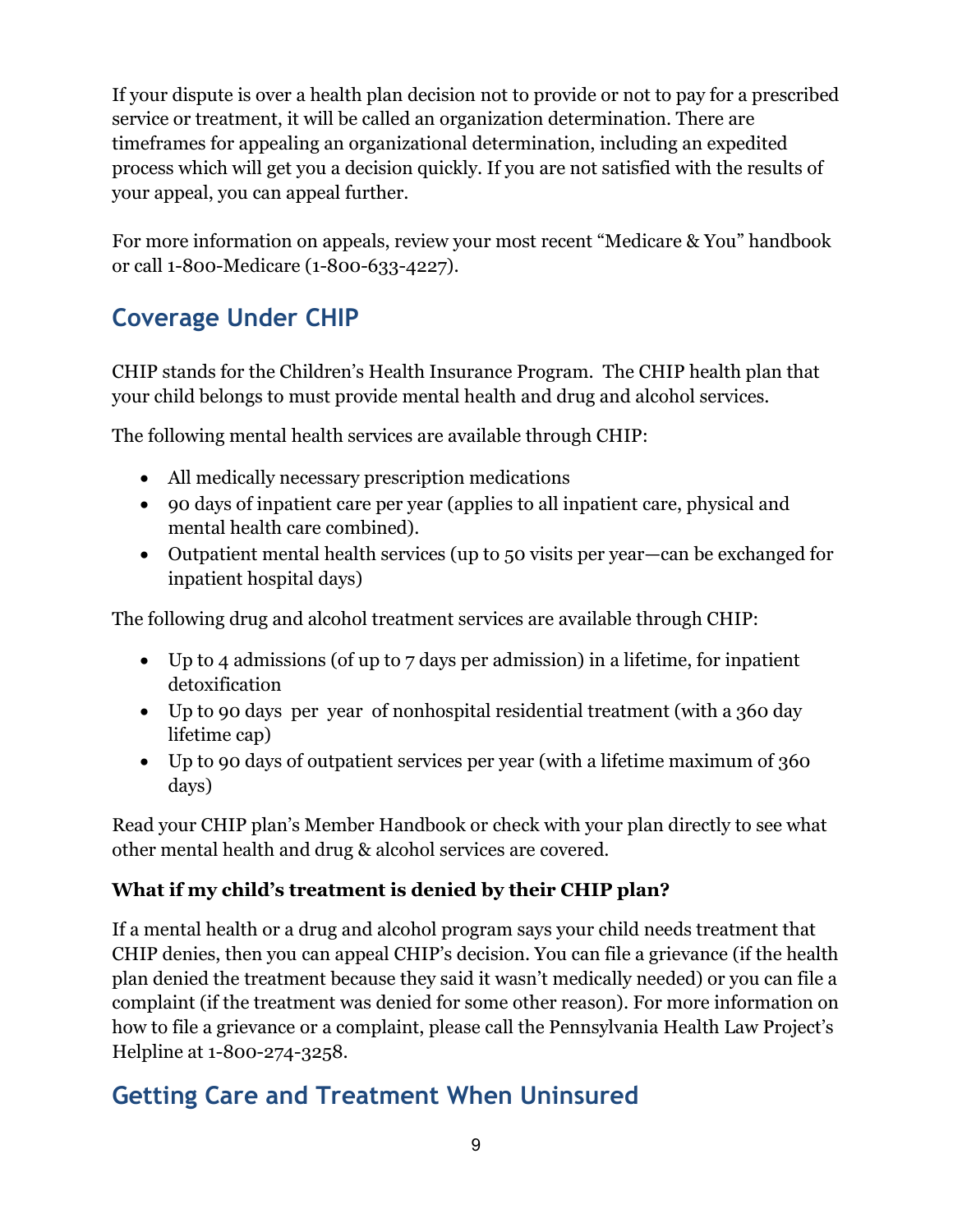If you do not have insurance, call your local County MH/ID Program for mental health services, or call the County Drug and Alcohol Program for drug and alcohol services. See pages 25-27 for contact information for your county offices.

You will be scheduled for an assessment to see what type of treatment(s) you need. You will also be asked questions about your income to see if you can afford to pay for part of your treatment. In addition, the county has funds to cover most types of treatment. However, mental health residential treatment programs may not be available if you do not have health insurance.

The interview you have at the County or with a mental health program will determine what type of treatment you need. The types of treatment that might be available are:

- Outpatient Services
- Partial Hospitalization
- Inpatient Hospitalization
- Case Management Services
- Crisis Services
- Long Term Structured residence (LTSR)
- Community Residential Rehabilitation (CRR)

The following types of drug and alcohol treatment may be available to you even if you don't have insurance:

- Outpatient
- Partial Hospitalization
- Intensive Outpatient
- Halfway House
- Hospital Detoxification
- Hospital Rehabilitation
- Non-hospital Detoxification
- Non-hospital Rehabilitation
- Methadone Maintenance

**Note:** You may be able to get health insurance under Medical Assistance (MA) once you begin drug and alcohol treatment. If you are not able to work while you are getting treatment, you might be able to get MA.

However, you can only get MA for a total of nine months in your lifetime if you get treatment in order to access drug and alcohol treatment. If you can qualify for MA some other way (i.e. not solely to get drug and alcohol treatment) you should do that, so you don't use up this nine month limit unless absolutely necessary.

For more information about qualifying for MA, see our **Medical Assistance Eligibility** [Manual.](https://www.phlp.org/uploads/attachments/ckbb0ll9k000jrhu8tzcvtvl1-ma-eligibility-manual-rev-2020.pdf)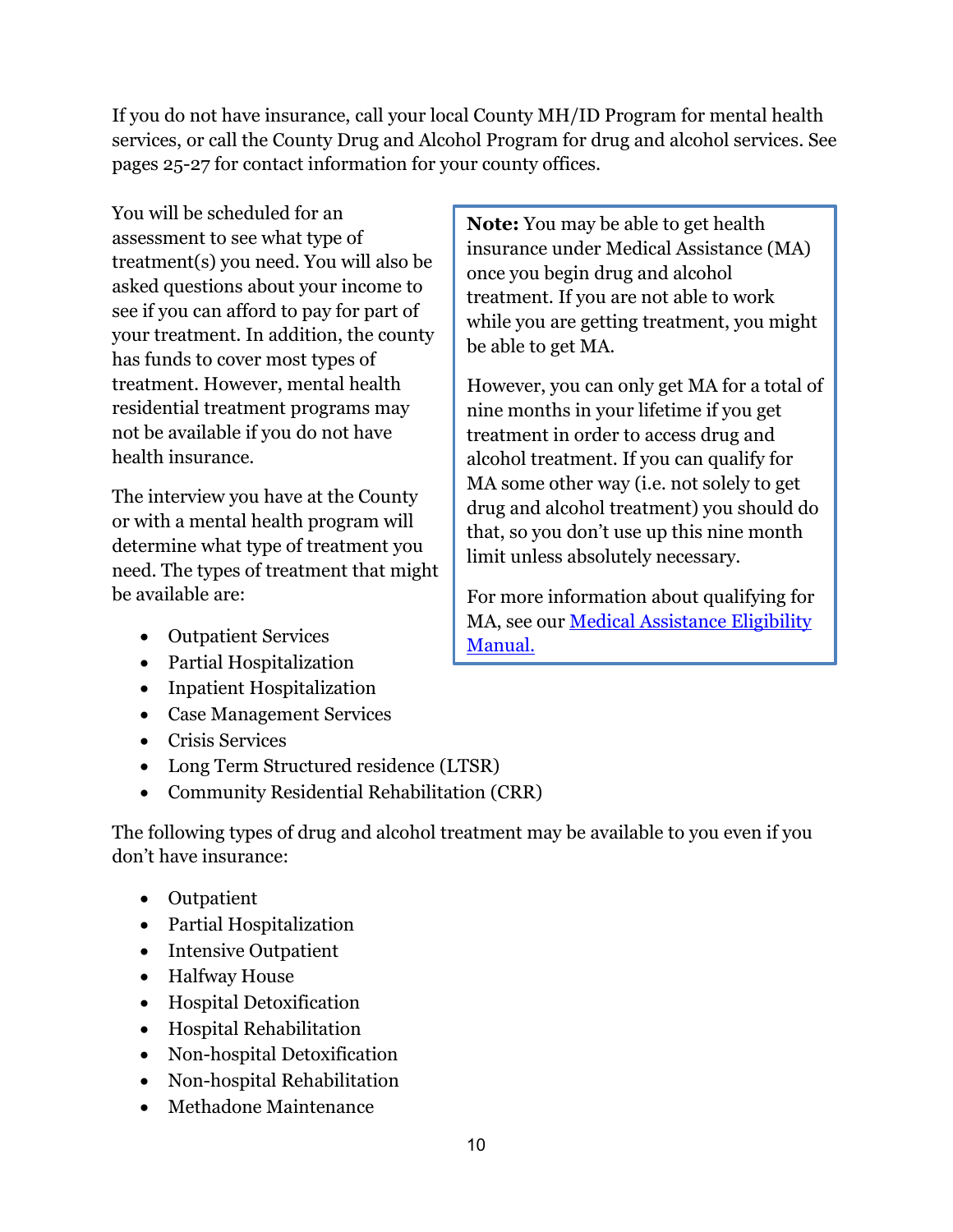It is possible that you will need more than one level of treatment. For example, you may need non-hospital detoxification first and then non-hospital rehabilitation. The county has different ways of paying for your treatment when you have no insurance. Whether or not you get the type of treatment you need may depend on the money the county has available for that treatment. However, some level of treatment should always be available to you.

# **Getting Treatment for a Child or Adolescent**

If you are trying to get mental health or drug and alcohol treatment for a child or adolescent, you should follow the same steps listed previously in this guide, depending on the type of health insurance coverage your child has. Children access services the same way as adults, but they may be eligible for additional services that are specific to children.

If your child does not have health insurance but needs to access mental health or drug and alcohol treatment, they will probably qualify for coverage through Medical Assistance (MA) or through the Children's Health Insurance Program (CHIP), depending on your family income. To find out if your child can get coverage through either of these programs, you just need to fill out an application. To apply, go to [www.compass.state.pa.us](http://www.compass.state.pa.us/) or go to your local [County Assistance Office.](https://www.dhs.pa.gov/Services/Assistance/Pages/CAO-Contact.aspx)

#### **What services can children get?**

Children can qualify additional services beyond what is covered for adults. If your child (under 21) has insurance through MA (whether in an MCO or Fee-For-Service), then they can get any treatment that is considered medically necessary. Your child can even get mental health treatment in your home if it is medically necessary. Some additional services that are available to children include:

- Residential Treatment Facility (RTF)
- Intensive Behavioral Health Services (IBHS)
- Family Based Mental Health Services

### **What about the School Assistance Program (SAP)?**

School-based Student Assistance Programs (SAPs) are another community resource to help you get treatment for your child.

SAP teams are set up to find students who are having problems in school and to get those students the help they need to do well. If you are worried about your child's behavior in school or problems with their schoolwork, SAP may be able to help.

Specially trained SAP teams in your child's school will work with you and your child to get her the help she needs. This may mean more help with schoolwork or it may mean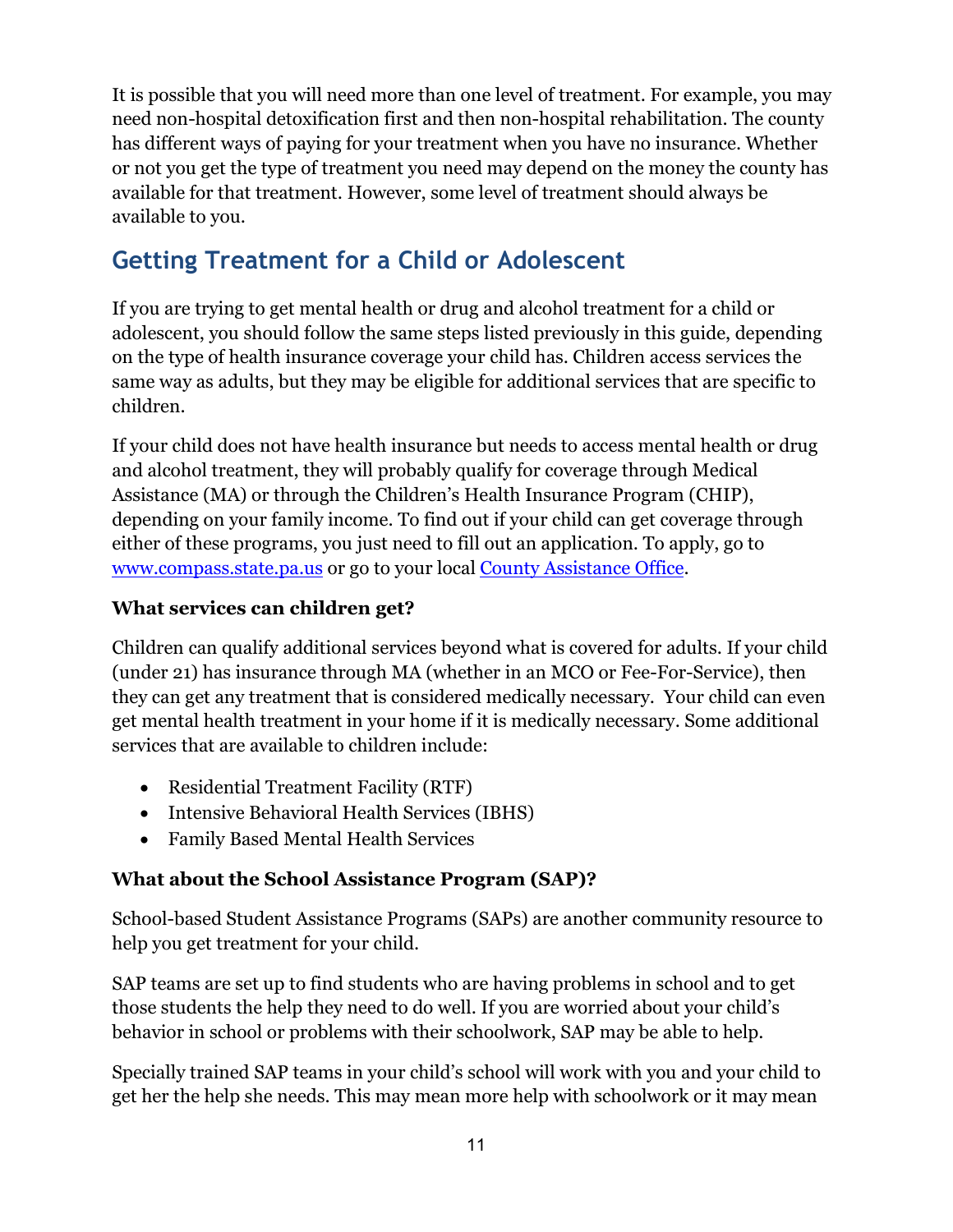sending your child to a Mental Health or Drug & Alcohol specialist to see if she needs treatment.

SAPs are not set up to tell you what type of treatment your child needs, nor do they treat your child's mental health or addiction problems. They should help you find the right program to treat your child. If you do not want to work with the SAP team you don't have to, but if you want to know more about school or community services available for your child, your local SAP team can help.

For more information about SAP, contact your child's school district.

### **Can my child get MA because of their mental health diagnosis or treatment needs?**

It is very likely. Your child may be able to get health insurance through Medical Assistance, regardless of your income, due to their mental health diagnosis and/or treatment needs. If your child has been seen by a doctor and has a severe mental health "disability," they may qualify for MA. To determine if your child can qualify for MA, view our guide, [Getting Medical Assistance for a Child with a](https://www.phlp.org/uploads/attachments/ck70i90ve0007x8u8d07hx2ok-ph-95-guide-update-april-2019.pdf) Disability, Behavioral or Autism Spectrum [Disorder under the PH-95 Category.](https://www.phlp.org/uploads/attachments/ck70i90ve0007x8u8d07hx2ok-ph-95-guide-update-april-2019.pdf)

### **Can my child be made to go to drug or alcohol treatment if they don't want to?**

It is possible to have your child (under age 18) "involuntarily committed" to drug or alcohol treatment according to Pennsylvania law. This law is called "Act 53." If you think your child needs drug and alcohol treatment you can file a petition with the court asking to have your child ordered to treatment. The law states that this matter is handled through Juvenile Court. To get help with filing a petition, contact an attorney.

# **Getting Help with Prescription Medications**

If you can't afford your mental health prescription medications, it may be possible to get your mental health medications paid for by the county. To find out if your county has a program for mental health medications, contact your local [County Mental](http://pafamiliesinc.org/understanding-systems/intellectual-disabilities/intellectual-developmental-disabilities-county-contact-information-for-pennsylvania)  [Health/Intellectual Disabilities \(MH/ID\) Program Office.](http://pafamiliesinc.org/understanding-systems/intellectual-disabilities/intellectual-developmental-disabilities-county-contact-information-for-pennsylvania)

The Department of Human Services also has a program called the Special Pharmaceutical Benefits Program (SPBP). This program is for people with low or moderate income, who have a diagnosis of schizophrenia or HIV/AIDS. It will pay for certain medications. To qualify for this program, you cannot be on Medical Assistance. For more information or to apply for SPBP, visit [their website](https://www.health.pa.gov/topics/programs/HIV/Pages/Special-Pharmaceutical-Benefits.aspx) or call 1-800-922-9384.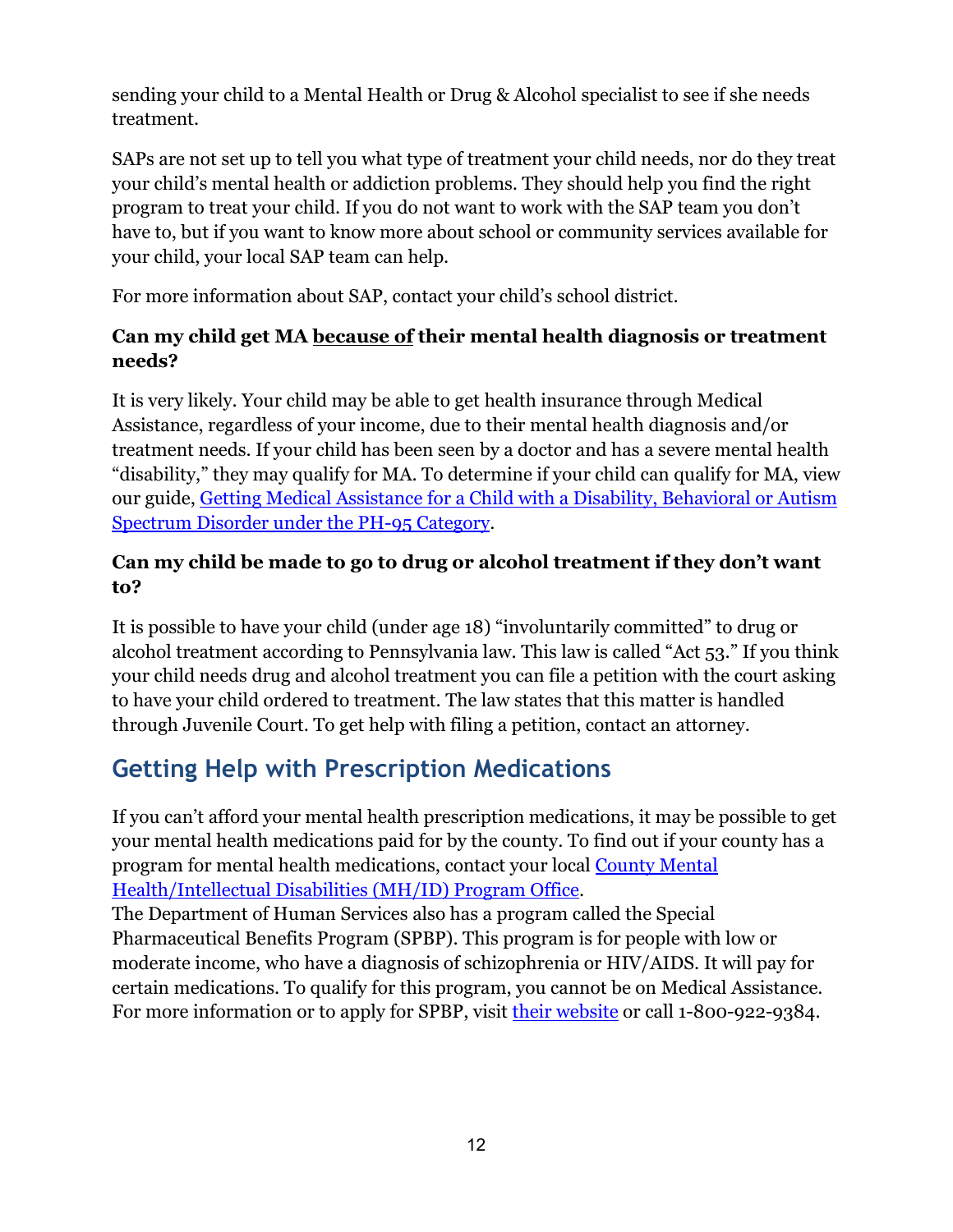Lastly, prescription drug companies often provide free or low-cost help for people who cannot afford their prescriptions. For more information, go to [www.needymeds.com](http://www.needymeds.com/) or call the PA Patient Assistance Program at 1-800-955-0989.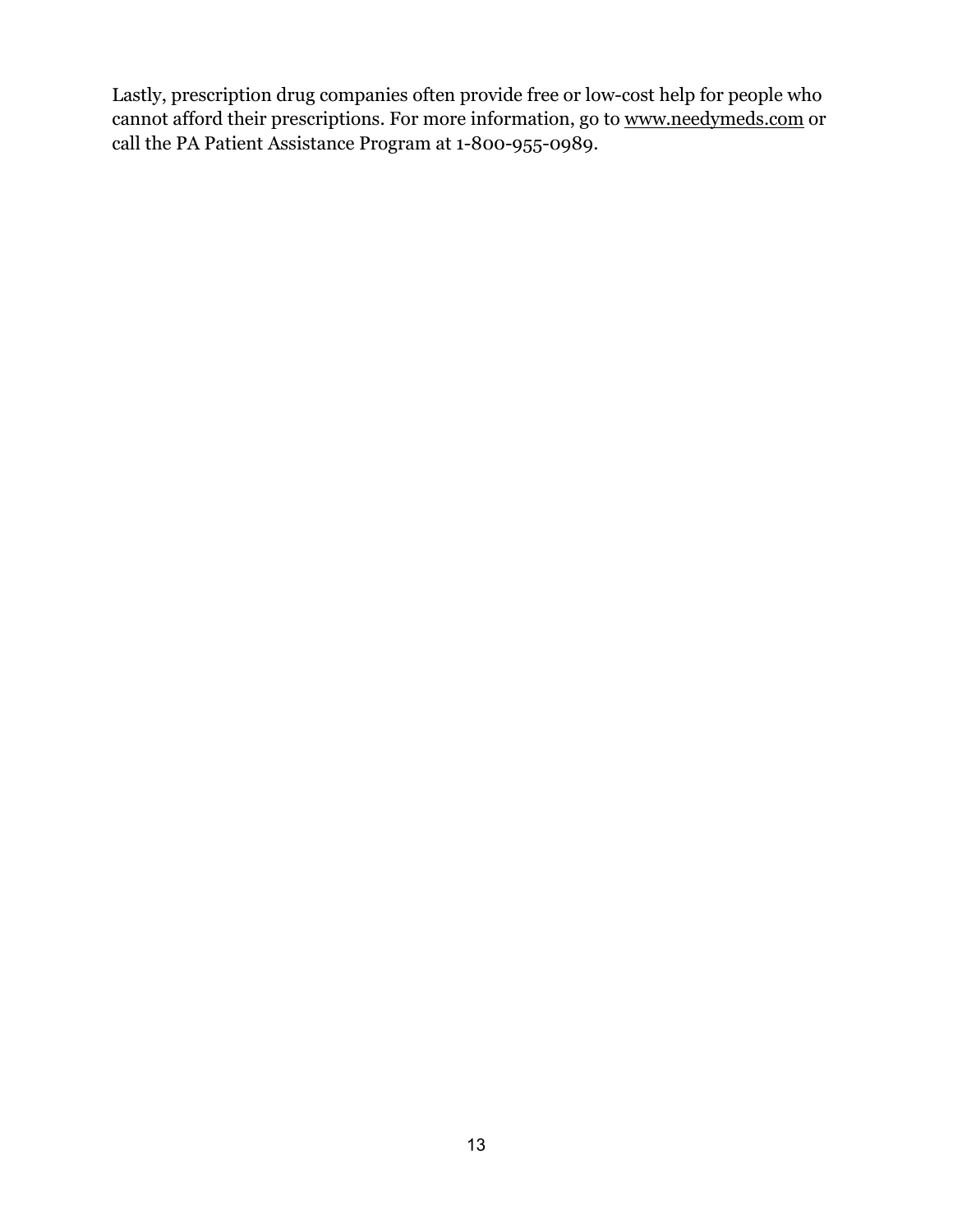# **Appendix: Definitions for Types of Services**

**Case Management Services** – These are services provided by staff who assist adults or children by coordinating the different needs they may have, including housing, education, employment and transportation.

**Community Residential Rehabilitation (CRR**) – A place where people with serious mental health problems live under supervision for a period of time. Trained staff is onsite 24 hours a day/ 7 days a week helping residents manage their illness and their activities of daily living. The goal of a CRR is to help people, in time, be able to live on their own. These programs are available for children and adults.

**Crisis Services** – This is a place to walk-in or call if you are having a mental health emergency to get you the immediate care or treatment you need to be safe and get well.

**Family Based Mental Health Services** – These are intensive in-home services provided to a child with mental health problems and their family for a short period of time (usually 8 months). Trained staff work to decrease problem behaviors for the child and family and increase the positive behaviors of the child.

**Halfway House** – This is a residential treatment program in the community that provides services for adults or adolescents with drug & alcohol problems in a drugfree environment. The treatment focuses on helping people understand their addiction and the problems it causes in many areas of their lives while helping them to rebuild their lives. Residents can usually stay in this program for 36 months.

**Hospital Detoxification** – This process occurs in a hospital for an adult or adolescent who is alcohol or drug intoxicated and requires medical interventions to gradually get rid of the drug from their system. The medical care is provided by doctors and nurses. This process should also support and encourage the person to agree to drug & alcohol treatment following the detoxification.

**Hospital Rehabilitation** – Drug & alcohol treatment for adults or adolescents that occurs in a hospital setting because the person has physical and/or psychiatric problems that require additional medical attention. This level of treatment can last from a few days to several weeks depending on the extent of the person's drug and alcohol problems and their other medical problems.

**Inpatient Hospitalization** – This treatment takes place in a hospital using medical staff and medications, if needed, to help someone who is experiencing serious mental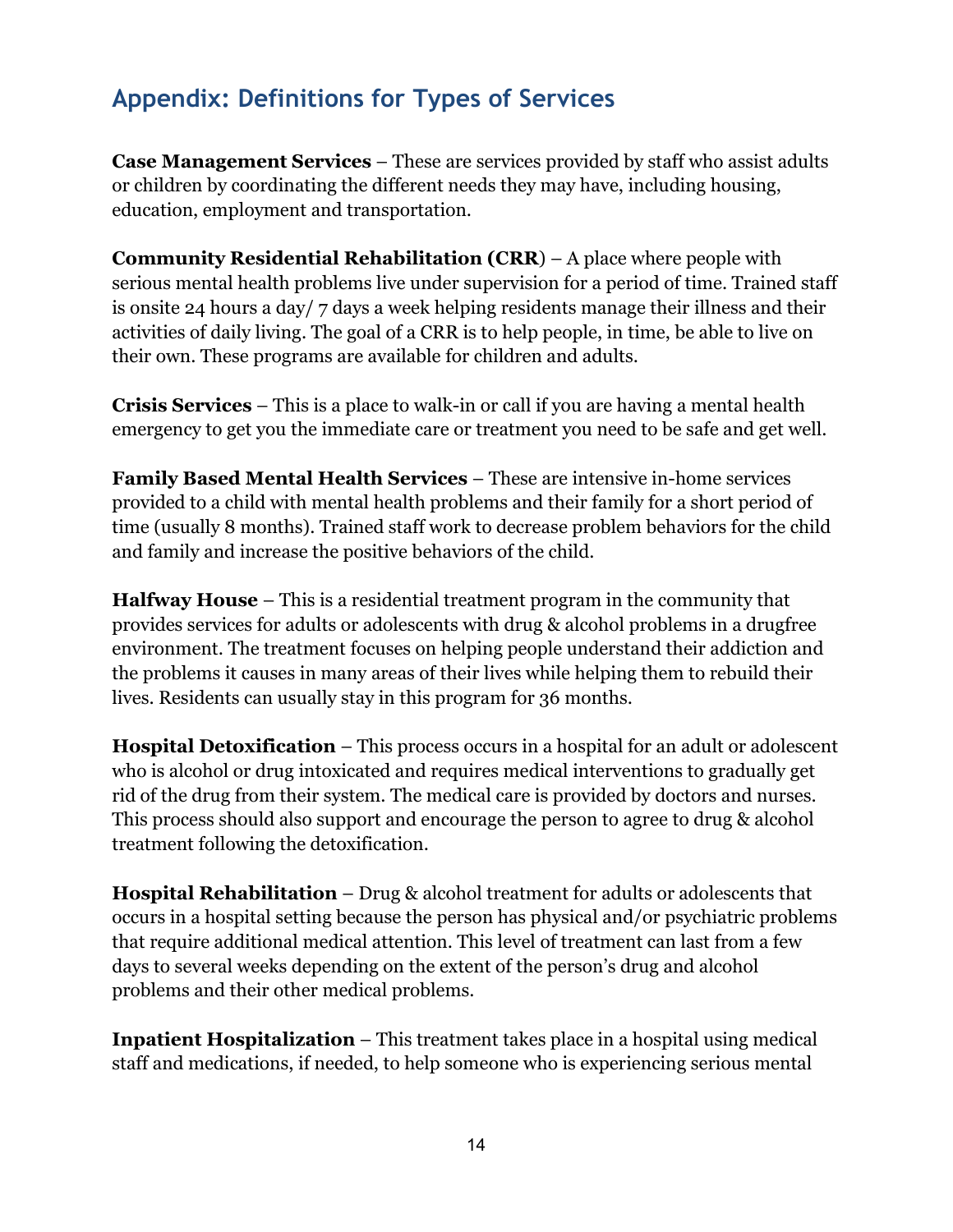health or drug & alcohol problems. Hospitalization may occur, for example, if a person feels as though he wants to hurt himself or someone else.

**Intensive Case Management (ICM)** – These are services provided by trained staff who help adults and children with serious and ongoing mental health or drug & alcohol problems to get other assistance they may need, such as medical, social, vocational, educational or transportation services.

**Intensive Outpatient** – This treatment includes one-to-one therapy, group therapy and education groups for adults and adolescents with drug and alcohol problems. This treatment occurs at a site at least 3 days per week for 5 to 10 hours per week.

**Long Term Structured Residence (LTSR)** – This is a place where adults, 18 and older, with very serious and ongoing mental health problems can live. Residents are provided with organized day to day activities, medication management, one-to-one therapy and group therapy over a long period of time. This is a structured, supportive residence for people who may not be able to live independently because of their mental illness.

**Methadone Maintenance** – This treatment occurs at a site where methadone is given to people who are dependent on opiates such as heroin to help them get stable and keep them from going through withdrawal from the drug. The goal is to help the person eventually eliminate their dependency on opiates and stop using the methadone as well.

**Mobile Mental Health Treatment**— This is an array of services for individuals 21 and older who have encountered barriers to, or have been unsuccessful in, receiving services in an outpatient clinic. The purpose of mobile mental health treatment is to provide therapeutic treatment to reduce the need for more intensive levels of service, including crisis intervention or inpatient hospitalization.

**Non-hospital Detoxification** – This process occurs in a facility, which is not a hospital. It provides medical management by doctors and nurses of an adult or adolescent who is alcohol or drug intoxicated and requires medical attention to gradually rid their system of the drug. Unlike hospital detoxification, a nonhospital facility do es not have the full range of medical services that are available in a hospital.

**Non-hospital Rehabilitation** – This treatment occurs in a facility where residents stay in a drugfree, supported environment for several weeks or months. The treatment consists of individual therapy, group therapy, family therapy, education groups and daily monitoring of adults or adolescents who are dependent on alcohol or other drugs. This level of treatment is necessary for people whose addiction is severe enough that outpatient services would not be able to meet their needs.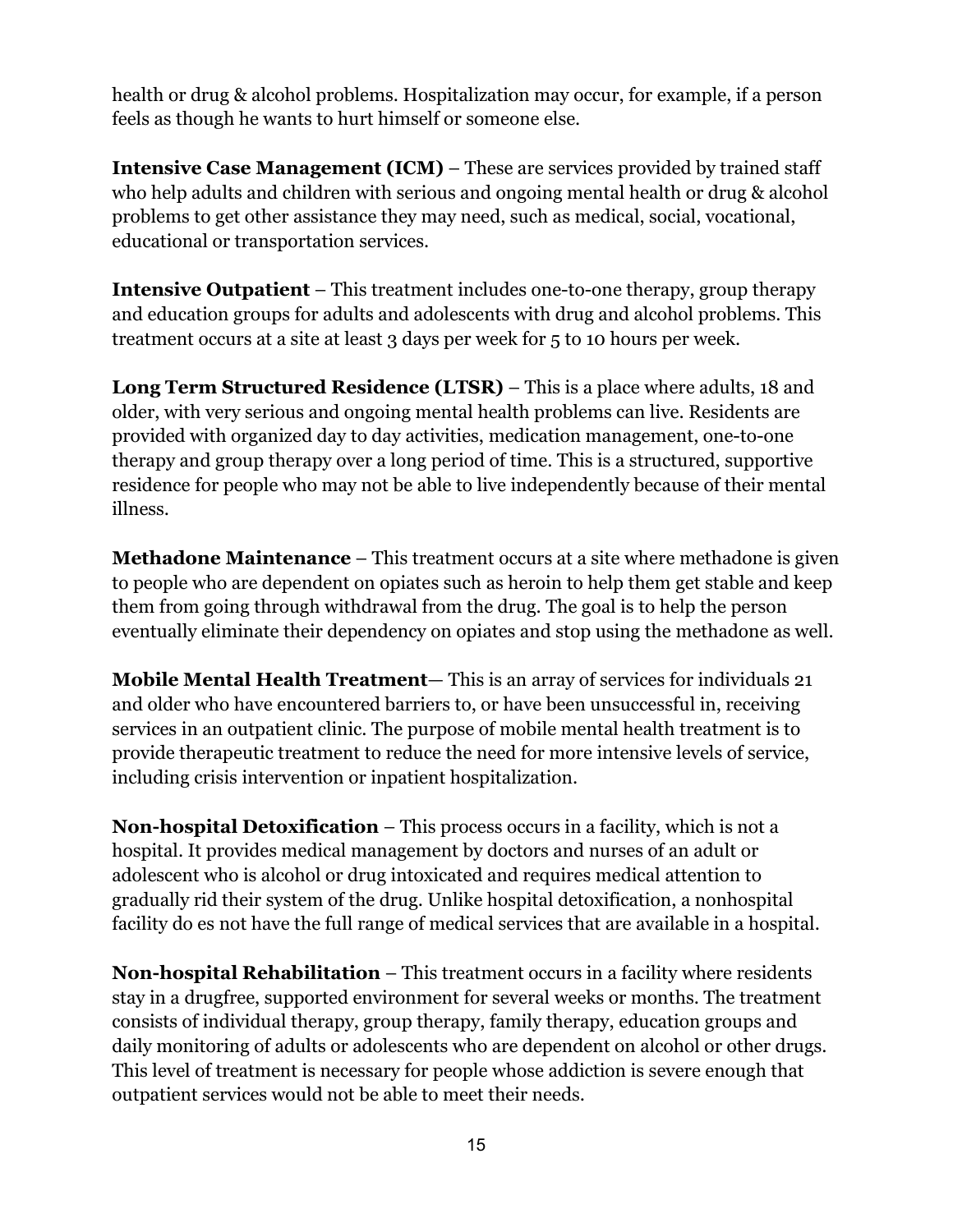**Outpatient Services** – This treatment for adults or children is usually individual counseling or group counseling at a mental health or drug & alcohol program for 1 or 2 hours, once or twice a week.

**Partial Hospitalization** – This treatment for adults or children includes individual therapy, group therapy and education groups for people with mental health or drug & alcohol problems. This treatment occurs at a mental health or drug & alcohol program at least 3 days a week and at least 10 hours a week. This treatment is for adults or children who need more intensive help than intensive outpatient treatment but who do not need to go into the hospital.

**Peer Support Services** — Specialized therapeutic interventions conducted by selfidentified current or former consumers of behavioral health services who are trained and certified to offer support and assistance in helping others in their recovery and community-integration process.

**Residential Treatment Facility (RTF)** – A residence where children (under 21) stay for whatever length of time they medically need the services. The program has trained staff providing services and supervision 24 hours a day/ 7 days a week. These services include individual therapy, group therapy, family therapy, group education, medication evaluation and medication monitoring. The services are intended to decrease behaviors that are causing problems for the child and to increase helpful, positive behaviors.

**Resource Coordination (RC)** – These services for adults and children are similar to Intensive Case Management for people who don't need as much help as those who need an ICM. These services include coordinating and referring people to other needed help in areas such as education, vocation, transportation or housing.